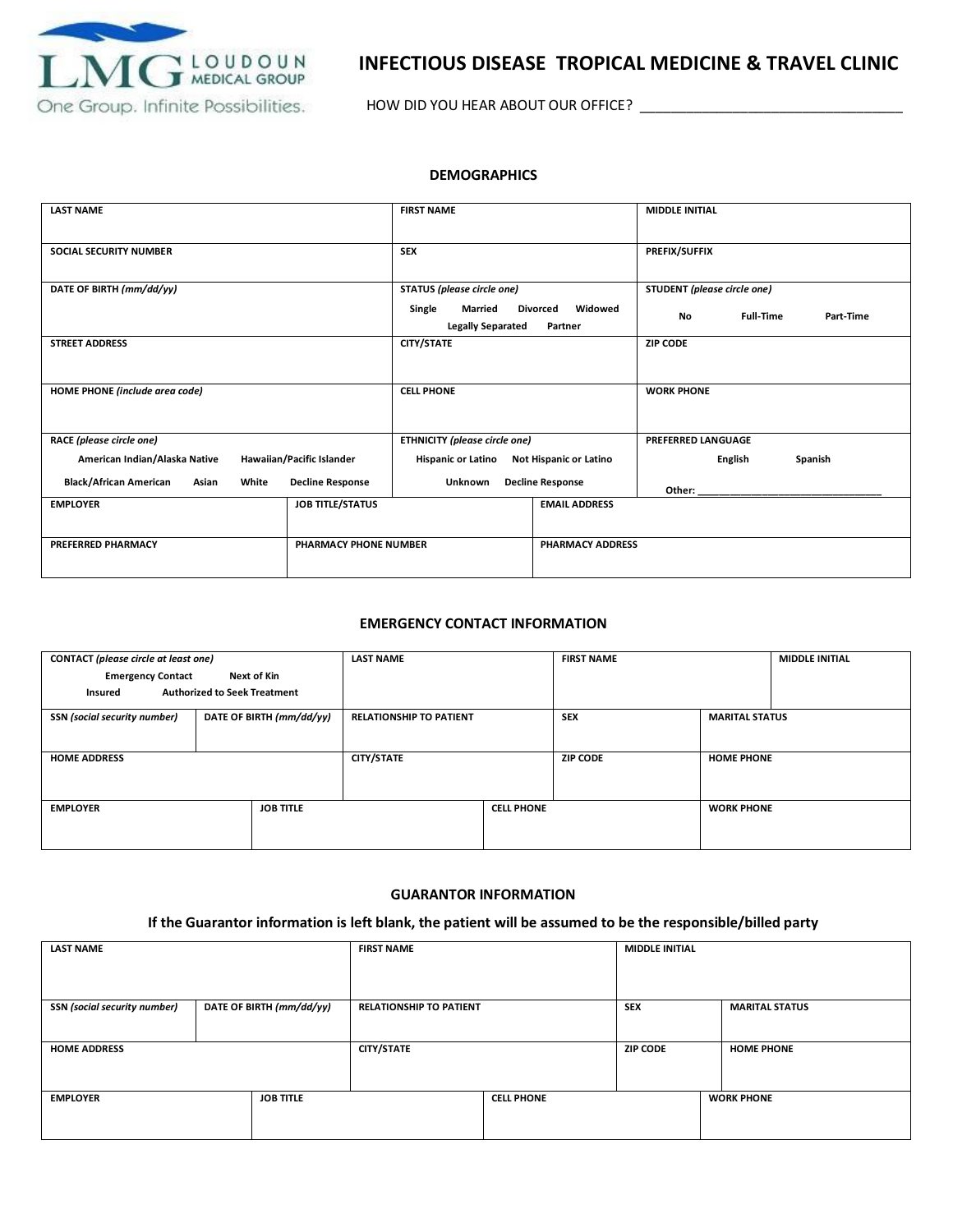#### **INSURANCE POLICY INFORMATION**

| <b>POLICY NUMBER</b>                      | <b>GROUP ID</b>                              |                                                       | <b>EFFECTIVE DATE</b>        |  |
|-------------------------------------------|----------------------------------------------|-------------------------------------------------------|------------------------------|--|
|                                           |                                              |                                                       |                              |  |
|                                           |                                              |                                                       |                              |  |
| TYPE (please circle one only)             | <b>END DATE</b><br><b>PRIMARY INSURANCE?</b> |                                                       | <b>COPAYMENT AMOUNT</b>      |  |
| Worker's Comp.<br>Health<br>Other<br>Auto | No<br>Yes                                    |                                                       | Office: \$<br>Specialist: \$ |  |
| NAME OF INSURANCE COMPANY/PLAN            | <b>INSURANCE COMPANY ADDRESS</b>             |                                                       | <b>PHONE NUMBER</b>          |  |
|                                           |                                              |                                                       |                              |  |
| <b>INSURED'S NAME</b>                     | DATE OF BIRTH (mm/dd/yy)                     |                                                       | <b>HOME PHONE</b>            |  |
|                                           |                                              |                                                       |                              |  |
| <b>INSURED'S MAILING ADDRESS</b>          |                                              | PRIMARY CARE PHYSICIAN (pcp) &/or REFERRING PHYSICIAN |                              |  |
|                                           |                                              |                                                       |                              |  |

### **SECONDARY INSURANCE INFORMATION (if applicable)**

| <b>POLICY NUMBER</b>                      | <b>GROUP ID</b>                              | <b>EFFECTIVE DATE</b>        |
|-------------------------------------------|----------------------------------------------|------------------------------|
|                                           |                                              |                              |
| TYPE (please circle one only)             | <b>PRIMARY INSURANCE?</b><br><b>END DATE</b> | <b>COPAYMENT AMOUNT</b>      |
| Health<br>Worker's Comp.<br>Other<br>Auto | Yes<br>No                                    | Office: \$<br>Specialist: \$ |
| NAME OF INSURANCE COMPANY/PLAN            | <b>INSURANCE COMPANY ADDRESS</b>             | <b>PHONE NUMBER</b>          |
|                                           |                                              |                              |
| <b>INSURED'S NAME</b>                     | DATE OF BIRTH (mm/dd/yy)                     | <b>HOME PHONE</b>            |
|                                           |                                              |                              |

**I authorize my insurance benefits to be paid directly to the physician and I am financially responsible for all charges. I hereby consent to the release and re-disclosure of my medical record to enable or facilitate the collection, verification or settlement of my account for any amounts due from me or any third party payor, health maintenance organization, insurer or other health benefit plan. This consent applies to LMG, PC, or any of its affiliates or agents, lenders, or any third party servicer acting for LMG, PC or any of its affiliates. I also authorize LMG to test my blood for hepatitis and/or the AIDS virus, if in their opinion; an employee has suffered an exposure incident as a result of my treatment, as defined by the Occupational Safety and Health Administration.**

**Print Name Date** 

\_\_\_\_\_\_\_\_\_\_\_\_\_\_\_\_\_\_\_\_\_\_\_\_\_\_\_\_\_\_\_\_\_\_\_\_\_\_\_\_\_\_\_\_\_\_\_\_ \_\_\_\_\_\_\_\_\_\_\_\_\_\_\_\_\_\_\_

**Signature** 

### **NOTICE OF DEEMED CONSENT FOR HIV, HEPATITIS B OR C TESTING**

LMG is required by § 32.1-45.1 of the Code of Virginia (1950), as amended, to give you the following notice:

- 1. If any LMG health care professional, worker or employee should be directly exposed to your blood or body fluids in a way that may transmit disease, your blood will be tested for infection with human immunodeficiency virus (the "AIDS" virus), as well as for Hepatitis B and C. A physician or other health care provider will tell you the result of the test. Under Va. Code § 32.1-45.1(A), you are deemed to have consented to the release of the test results to the person exposed.
- 2. If you should be directly exposed to blood or body fluids of a LMG health care professional, worker or employee in a way that may transmit disease, that person's blood will be tested for infection with human immunodeficiency virus (the "AIDS" virus), as well as for Hepatitis B and C. A physician or other health care provider will tell you and that person the result of the test.

I understand that this consent will remain in effect as long as my dependent or I receive care from LMG or until I withdraw it

\_\_\_\_\_\_\_\_\_\_\_\_\_\_\_\_\_\_\_\_\_\_\_\_\_\_\_\_\_\_\_\_\_\_\_\_\_\_\_\_\_\_\_\_\_\_\_\_\_\_\_\_\_\_\_\_\_\_\_\_\_ \_\_\_\_\_\_\_\_\_\_\_\_\_\_\_\_\_\_\_

**Signature of Patient, Parent/Legal Guardian, or Person Acting in Loco Parentis Date** 

\_\_\_\_\_\_\_\_\_\_\_\_\_\_\_\_\_\_\_\_\_\_\_\_\_\_\_\_\_\_\_\_\_\_\_\_\_\_\_\_\_\_\_\_\_\_\_\_\_\_\_\_\_\_\_\_\_\_\_\_\_

\_\_\_\_\_\_\_\_\_\_\_\_\_\_\_\_\_\_\_\_\_\_\_\_\_\_\_\_\_\_\_\_\_\_\_\_\_\_\_\_\_\_\_\_\_\_\_\_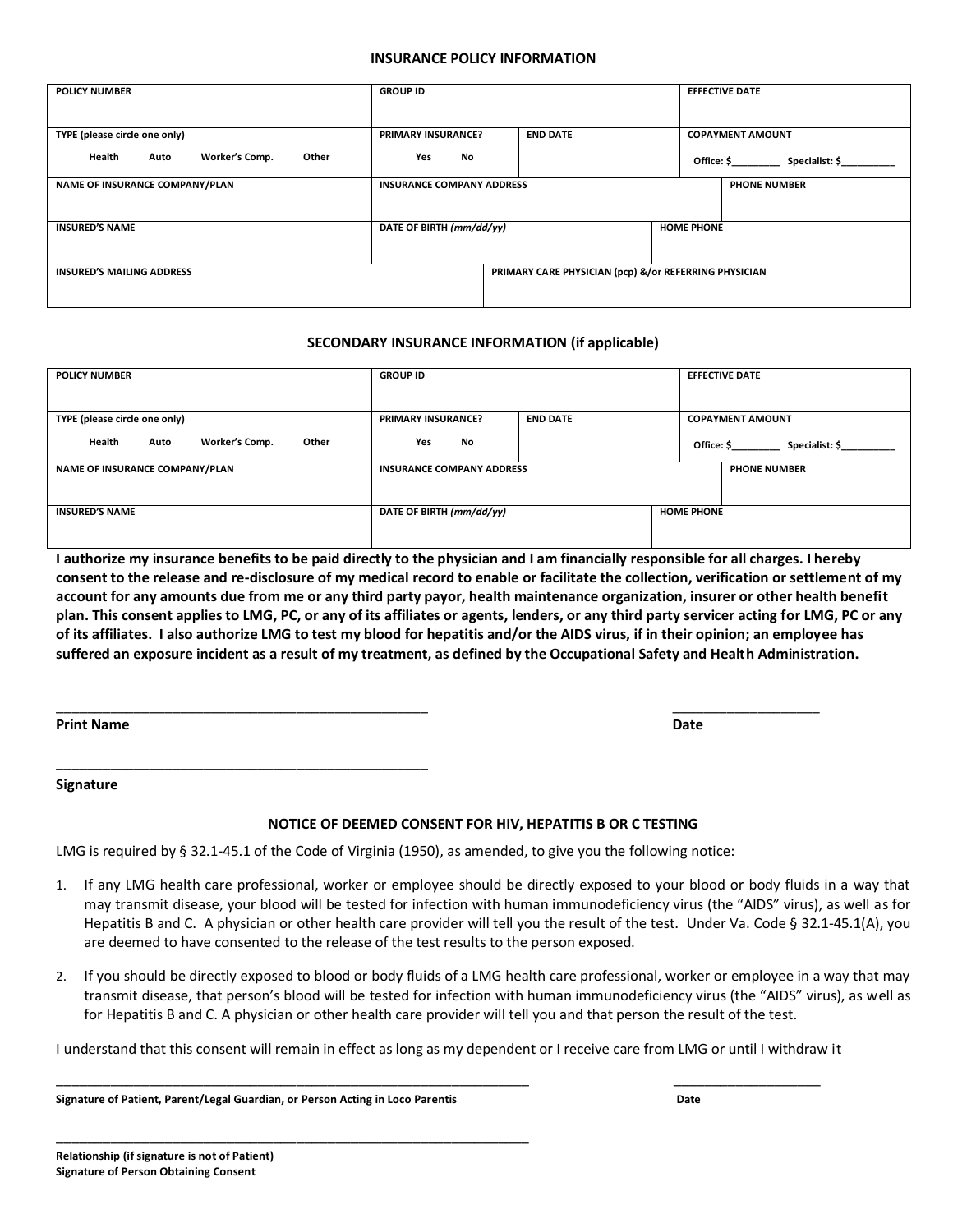## **PATIENT HISTORY**

| <b>CURRENT MEDICATIONS:</b> Are you taking any medications now? $\bigcirc$ Yes $\bigcirc$ No                   |                            |           |  |  |  |  |
|----------------------------------------------------------------------------------------------------------------|----------------------------|-----------|--|--|--|--|
| If yes, please list name and dosage of the medicine. Include prescription, over the counter, natural, herbals: |                            |           |  |  |  |  |
| Name of Medicine(s)                                                                                            | Dosage(if known)           | Frequency |  |  |  |  |
|                                                                                                                |                            |           |  |  |  |  |
|                                                                                                                |                            |           |  |  |  |  |
|                                                                                                                |                            |           |  |  |  |  |
|                                                                                                                |                            |           |  |  |  |  |
|                                                                                                                |                            |           |  |  |  |  |
|                                                                                                                |                            |           |  |  |  |  |
|                                                                                                                |                            |           |  |  |  |  |
|                                                                                                                |                            |           |  |  |  |  |
|                                                                                                                |                            |           |  |  |  |  |
|                                                                                                                |                            |           |  |  |  |  |
| What is the REASON for today's visit?                                                                          |                            |           |  |  |  |  |
|                                                                                                                |                            |           |  |  |  |  |
| ALLERGIES: Are you allergic to any MEDICATIONS?<br>If yes, please list the medication(s) and reaction:         | $\bigcap$ Yes $\bigcap$ No |           |  |  |  |  |
|                                                                                                                |                            |           |  |  |  |  |
|                                                                                                                |                            |           |  |  |  |  |
|                                                                                                                |                            |           |  |  |  |  |
|                                                                                                                |                            |           |  |  |  |  |
| Have you TRAVELLED OUTSIDE THE COUNTRY recently? ○ Yes ○ No                                                    |                            |           |  |  |  |  |
|                                                                                                                |                            |           |  |  |  |  |
| Did you receive any IMMUNIZATIONS other than PRIMARY SERIES (childhood vaccines)? $\bigcirc$ Yes $\bigcirc$ No |                            |           |  |  |  |  |
|                                                                                                                |                            |           |  |  |  |  |
| Have you ever had a positive TUBERCULOSIS TEST or have had HISTORY OF EXPOSURE? $\bigcirc$ Yes $\bigcirc$ No   |                            |           |  |  |  |  |
|                                                                                                                |                            |           |  |  |  |  |
| Have you had any BITES or RASHES that required treatment by a physician? $\bigcirc$ Yes $\bigcirc$ No          |                            |           |  |  |  |  |
|                                                                                                                |                            |           |  |  |  |  |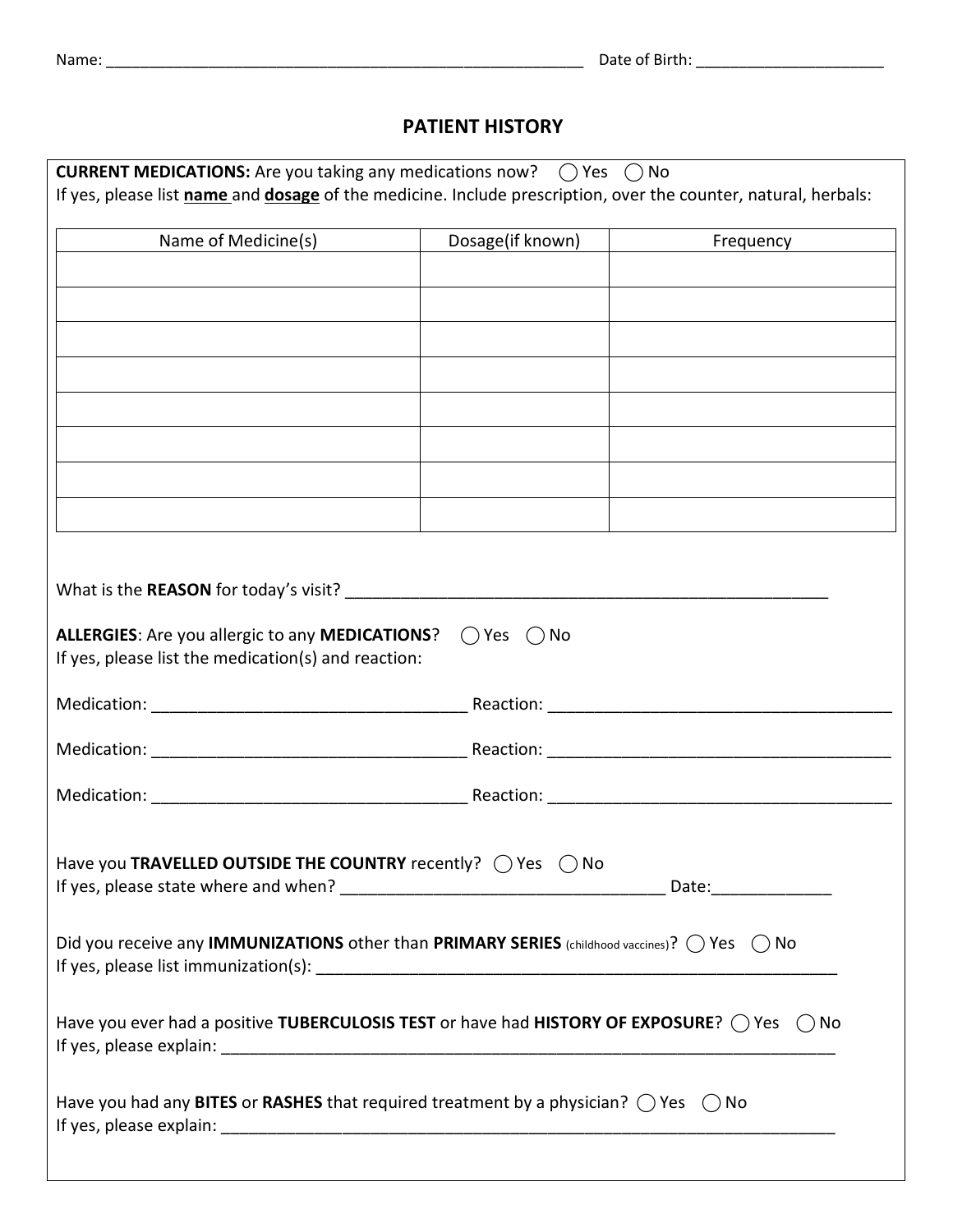|                                                                                                                                                                                                    |           |                | Surgery/Hospitalization                         |                    |                                                                                            | Date (approximate)      |
|----------------------------------------------------------------------------------------------------------------------------------------------------------------------------------------------------|-----------|----------------|-------------------------------------------------|--------------------|--------------------------------------------------------------------------------------------|-------------------------|
|                                                                                                                                                                                                    |           |                |                                                 |                    |                                                                                            |                         |
|                                                                                                                                                                                                    |           |                |                                                 |                    |                                                                                            |                         |
|                                                                                                                                                                                                    |           |                |                                                 |                    |                                                                                            |                         |
|                                                                                                                                                                                                    |           |                |                                                 |                    |                                                                                            |                         |
|                                                                                                                                                                                                    |           |                |                                                 |                    |                                                                                            |                         |
|                                                                                                                                                                                                    |           |                |                                                 |                    |                                                                                            |                         |
|                                                                                                                                                                                                    |           |                |                                                 |                    |                                                                                            |                         |
|                                                                                                                                                                                                    |           |                |                                                 |                    |                                                                                            |                         |
|                                                                                                                                                                                                    |           |                |                                                 |                    |                                                                                            |                         |
|                                                                                                                                                                                                    |           |                |                                                 |                    | <b>PAST MEDICAL HISTORY:</b> Have you ever been diagnosed with any of the following? ○ Yes | $()$ No                 |
|                                                                                                                                                                                                    |           |                | If yes, please circle the following that apply: |                    |                                                                                            |                         |
| <b>Acid Reflux</b>                                                                                                                                                                                 |           |                | <b>COPD</b>                                     |                    | Headache                                                                                   | <b>Thyroid Disorder</b> |
| <b>Allergic Rhinitis</b>                                                                                                                                                                           |           |                | Emphysema                                       |                    | <b>Hearing Loss</b>                                                                        | Immunodeficiency        |
|                                                                                                                                                                                                    |           |                | Depression                                      |                    | Hepatitis A, B or C                                                                        | Sleep Apnea             |
|                                                                                                                                                                                                    |           |                | Deviated Septum                                 |                    | Herpes Zoster/Shingles                                                                     | Tonsillitis             |
|                                                                                                                                                                                                    |           |                | Diabetes Type I or II                           |                    | <b>High Blood Pressure</b>                                                                 | <b>TMJ Disease</b>      |
|                                                                                                                                                                                                    |           |                | Ear Infections                                  |                    | <b>High Cholesterol</b>                                                                    | Other:                  |
|                                                                                                                                                                                                    |           |                | <b>Renal Disease</b>                            |                    | <b>HIV or AIDS</b>                                                                         | Other:                  |
|                                                                                                                                                                                                    |           |                |                                                 |                    | <b>FAMILY HISTORY</b>                                                                      |                         |
|                                                                                                                                                                                                    |           | Alive          | Deceased                                        | Healthy            | <b>Medical Problems:</b>                                                                   |                         |
|                                                                                                                                                                                                    |           | Alive          | Deceased                                        |                    | Healthy<br>◯ Medical Problems:                                                             |                         |
|                                                                                                                                                                                                    | $\sharp$  | Alive          | Deceased                                        |                    | ◯ Medical Problems:<br>Healthy                                                             |                         |
|                                                                                                                                                                                                    | #         | Alive          | Deceased                                        |                    | Medical Problems:<br>Healthy                                                               |                         |
| <b>Anxiety Disorder</b><br>Asthma<br><b>Bleeding Disorder</b><br>Cancer <sub>TYPE:</sub><br><b>Chronic Sinusitis</b><br>Father<br>Mother<br>Brother (s)<br>Sister (s)<br>Son $(s)$<br>Daughter (s) | $\#$<br># | Alive<br>Alive | Deceased                                        | Healthy<br>Healthy | <b>Medical Problems:</b><br><b>Medical Problems:</b>                                       |                         |

| <b>SOCIAL HISTORY</b> |  |
|-----------------------|--|
|-----------------------|--|

| <b>OCCUPATION:</b> What is your occupation?                                                                                             |  |  |  |  |  |
|-----------------------------------------------------------------------------------------------------------------------------------------|--|--|--|--|--|
| $\bigcap$ Full-time $\bigcap$ Part-time $\bigcap$ Student $\bigcap$ Unemployed $\bigcap$ Retired $\bigcap$ Other:                       |  |  |  |  |  |
| <b>PETS:</b> Do you have pets in the home? $\bigcirc$ Yes $\bigcirc$ No $\bigcirc$ Dog $\bigcirc$ Cat $\bigcirc$ Bird $\bigcirc$ Other: |  |  |  |  |  |
| <b>SMOKING:</b> Do you smoke cigarettes? $\bigcirc$ Yes $\bigcirc$ No $#$ Packs/Day? Former Smoker? $\bigcirc$ Yes $\bigcirc$ No        |  |  |  |  |  |
| <b>CHEWING TOBACCO:</b> Do you chew tobacco? () Yes () No                                                                               |  |  |  |  |  |
| <b>ALCOHOL:</b> Do you consume alcohol? $\bigcap$ Yes $\bigcap$ No Drinks per Week? $\bigcap$ 2 or less $\bigcap$ 3-5 $\bigcap$ >6      |  |  |  |  |  |
| <b>DRUGS:</b> Do you use any recreational drugs? $\bigcirc$ Yes $\bigcirc$ No Former User? $\bigcirc$ Yes $\bigcirc$ No List:           |  |  |  |  |  |
| <b>HOME LIVING SITUATION:</b> $\bigcirc$ Alone $\bigcirc$ w/Spouse $\bigcirc$ w/Spouse & Kids $\bigcirc$ w/Kids $\bigcirc$ Other:       |  |  |  |  |  |
| <b>SEXUAL ORIENTATION:</b> () Heterosexual () Same Sex () Bisexual                                                                      |  |  |  |  |  |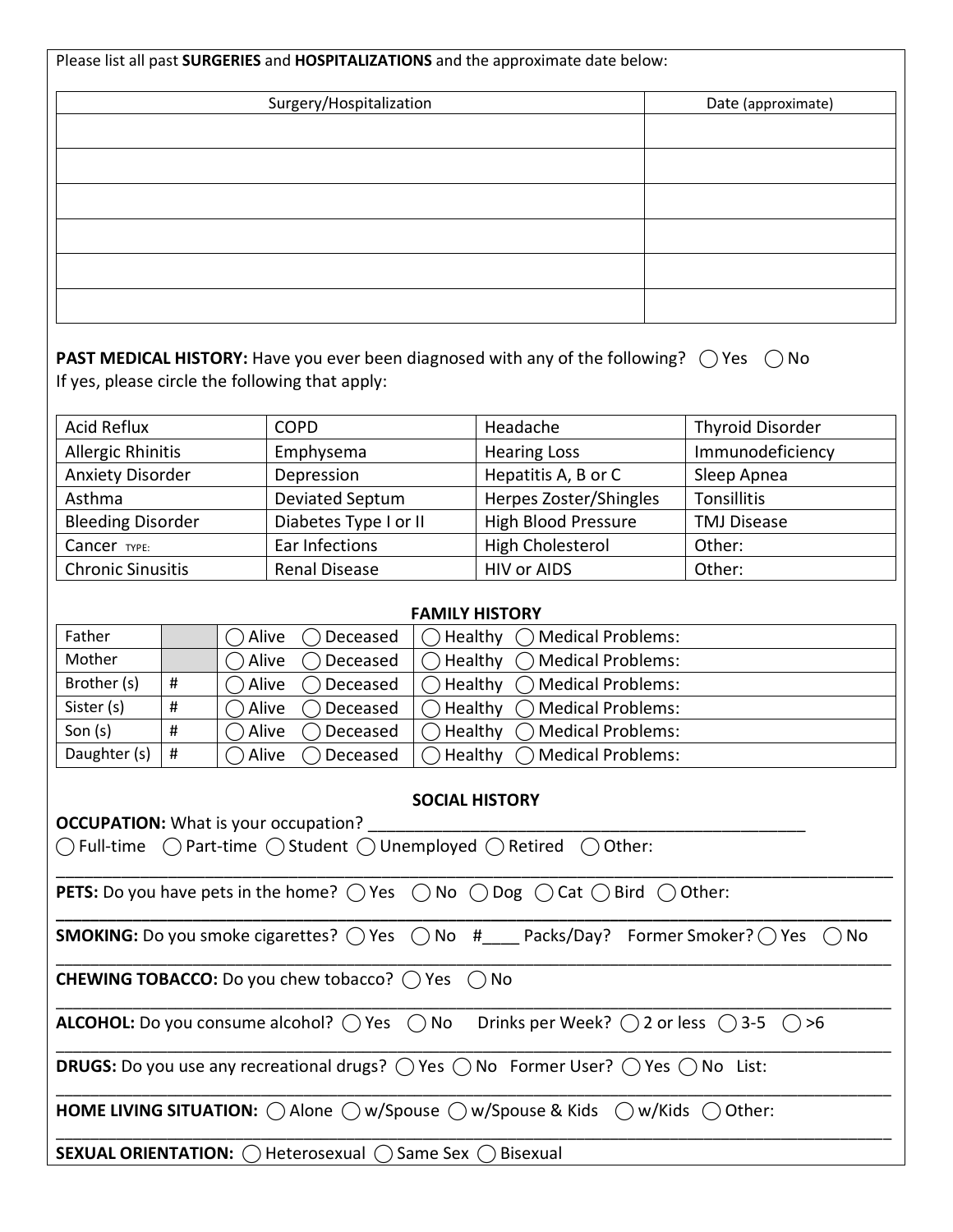### **PATIENT REVIEW OF SYSTEMS**

Please indicate if you have any of the symptoms below, if no symptoms are present please mark **None**:

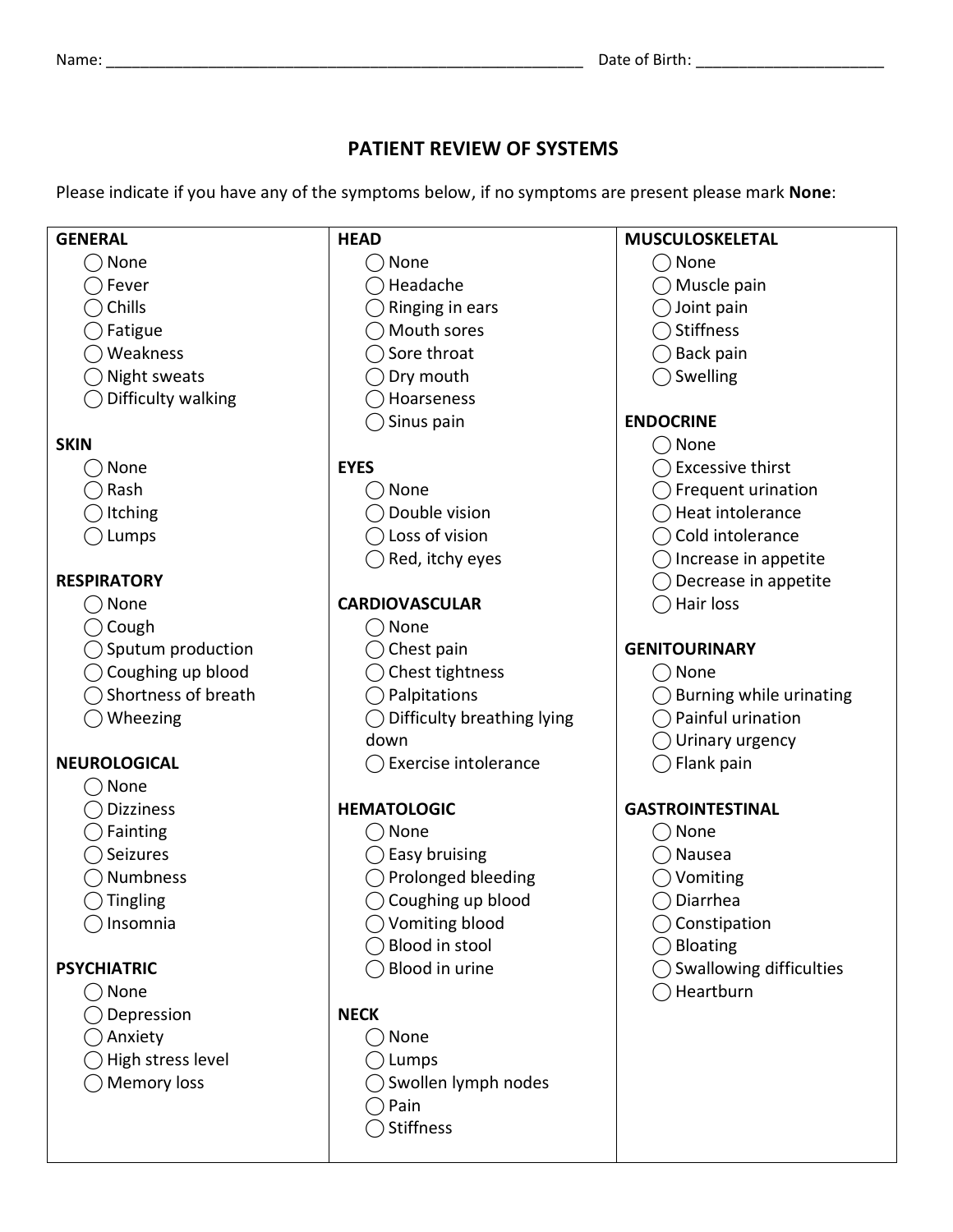# **LOUDOUN MEDICAL GROUP Receipt of Notice of Privacy Practices Acknowledgement**

I, \_\_\_\_\_\_\_\_\_\_\_\_\_\_\_\_\_\_\_\_\_\_\_\_\_\_\_\_\_\_\_\_\_\_\_\_\_\_\_\_\_\_\_\_\_, acknowledge receiving on

(print patient name)

\_\_\_\_\_\_\_\_\_\_\_\_\_\_\_\_\_\_\_\_\_\_\_, a copy of Loudoun Medical Group's Notice of Privacy Practices.

(print date)

 $\overline{\phantom{a}}$  , and the contract of the contract of the contract of the contract of the contract of the contract of the contract of the contract of the contract of the contract of the contract of the contract of the contrac **Patient signature or initials**

# **FOR OFFICE USE ONLY**

**I attempted to obtain the patient's signature in acknowledgement of this Receipt of Notice of Privacy Practices Acknowledgement, but was unable to do so as documented below:**

| <b>Date</b> | <b>Staff Initials</b> | Reason                                        |
|-------------|-----------------------|-----------------------------------------------|
|             |                       | <b>Refused to sign</b> (circle if applicable) |
|             |                       | Other:                                        |